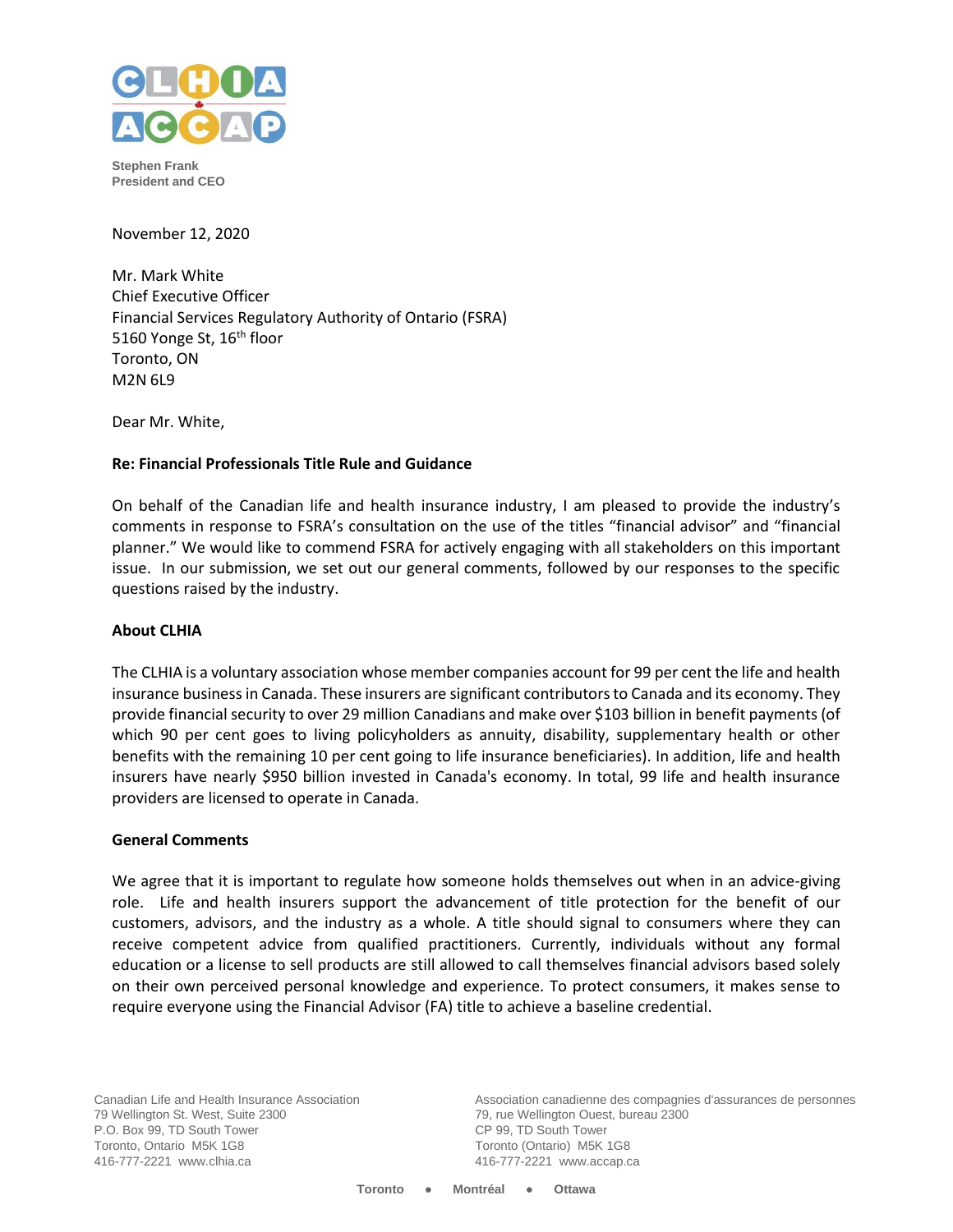However, to prove their knowledge, Life Licensed candidates in financial services, have passed regulatory sanctioned exams based on standardized material. Based on this training, they are expected to act in their clients' interests by taking a holistic approach to their financial situation. As we will detail in our submission, the LLQP is aligned with the proposed baseline competencies for the FA title in FSRA's proposed Rule. The CISRO standardized curriculum includes training for advisors on the specified topics. As well, CISRO has a rigorous new criteria (as of 2020) that LLQP course providers must follow. As required by regulation, life licensees are subject to oversight from both insurers and FSRA. Through our responses to the questions posed in the consultation document, we offer further explanation about how the LLQP program, and licencee oversight, aligns with the proposed Rule.

Overall, we believe that those who are life licenced should be exempt from being required to attain additional credentials in order to continue to call themselves financial advisors. If FSRA does not share our view on this, we would like to better understand where there might be a gap and how it could be addressed. Perhaps this could be accomplished, for example, through updates to the LLQP Continuing Education requirements. Any additional requirements under the titling framework should not be duplicative for life licensees, and should avoid creating unnecessary regulatory burden for advisors, many of whom are small business owners and operators.

Further, it is also important that the Rule not create barriers to accessing insurance, by signaling to consumers that the risk protection and investment options offered by life and health insurance are not as important for their financial wellbeing as compared to other financial products. A life licence should not be considered a lesser qualification than designations attached to specific products. Care must be taken so that FSRA's approach to titling does not inadvertently favour one financial product or sector over another, with negative impacts on access to advice and competition.

Overall, we realize the significant efforts of FSRA in reducing undue regulatory burden, while protecting consumers who need to access financial products and advice. In keeping with this overall philosophy, Ontario can establish a titling system that builds on existing credentials so those who are already certified, and providing high-quality financial advice, can continue to serve their clients with minimal disruption. We believe there is a path forward that allows current advisors to receive credit for years of effort, examination, and compliance with regulatory frameworks already approved by FSRA.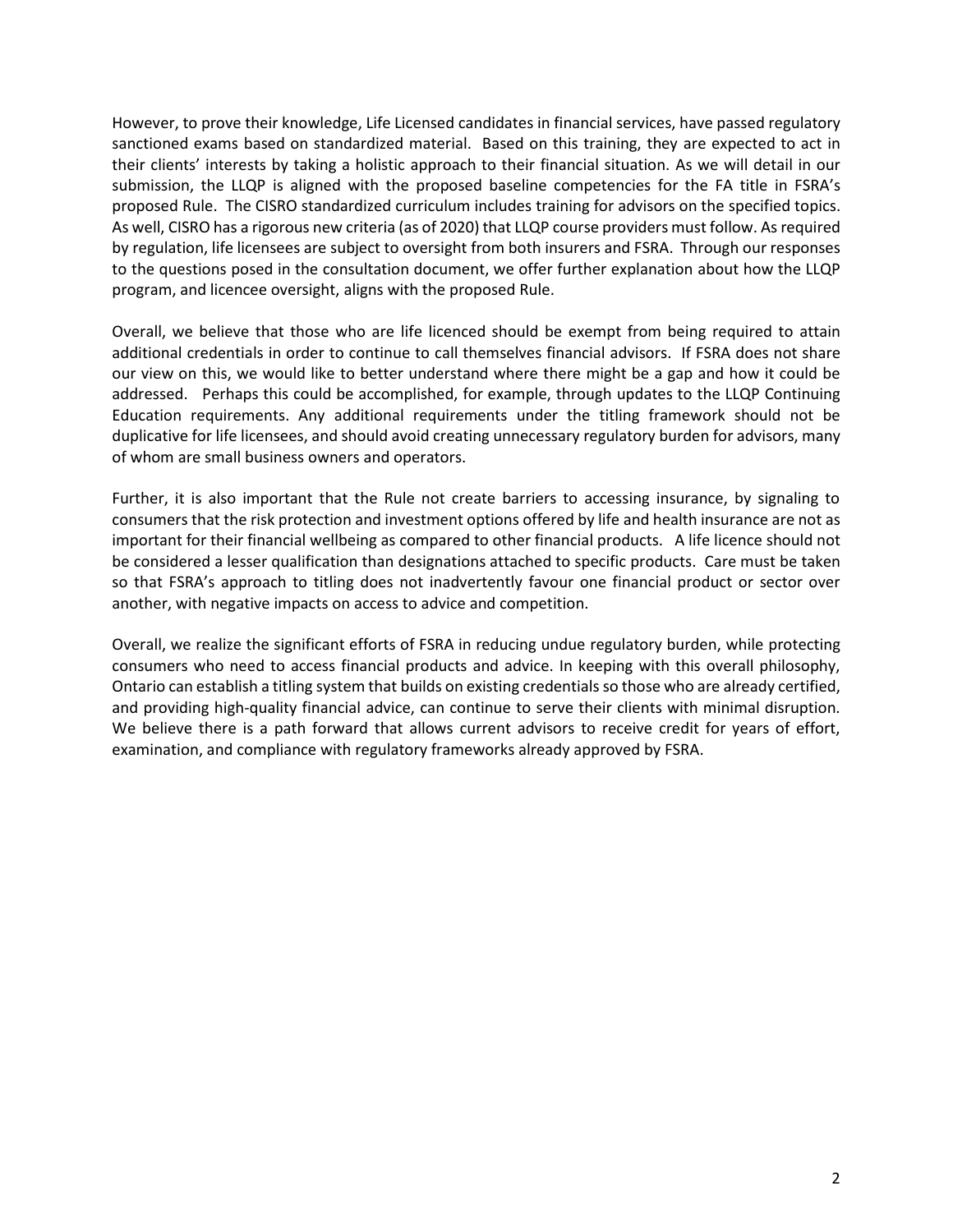## **Consultation Questions**

## **FP & FA Credentials and Exemptions**

#### LLQP Course Providers & the Proposed Criteria and Duties for Credentialing Bodies

The LLQP requires a candidate to first certify before challenging each of the four LLQP exam modules. A candidate certifies by completing a course from an approved provider that is based on a standardized curriculum. To be approved, each course provider must comply with the criteria developed by CISRO, which was updated this year (2020).

We believe that the CISRO "LLQP Course Provider Accreditation Standards, Principles and Criteria" demonstrates alignment with FSRA's proposed Rule. Specifically, the following tables sets out a comparison of the six sections and identifies the commensurate component of the corresponding "Criteria and Duties for Credentialing Bodies" from the proposed CISRO Rule.

#### **TABLE 1: COMPARISON OF CISRO COURSE PROVIDER AND FSRA CREDENTIALING BODY CRITERIA**

| <b>CISRO Course Provider Criteria</b>                                                                                                                                                                                                                                                                                                                                                                                                                                                                                                                                          | FSRA Credentialing Body Criteria                                                                                                                                                                                                                                                                                                                                    |  |
|--------------------------------------------------------------------------------------------------------------------------------------------------------------------------------------------------------------------------------------------------------------------------------------------------------------------------------------------------------------------------------------------------------------------------------------------------------------------------------------------------------------------------------------------------------------------------------|---------------------------------------------------------------------------------------------------------------------------------------------------------------------------------------------------------------------------------------------------------------------------------------------------------------------------------------------------------------------|--|
| Eligibility Criteria: This section describes the<br>criteria for who can provide training. It<br>restricts course providers to experienced<br>educators. The purpose is to ensure that that<br>the curriculum is relayed in an<br>understandable format that will eventually<br>inform a candidate's practice.                                                                                                                                                                                                                                                                 | Personnel and Resources: Similar to the<br>$\bullet$<br>CISRO requirement, this criterion specifically<br>requires that that a credentialing body have<br>adequate capacity to run their programs.                                                                                                                                                                  |  |
| Program Management: Sets out what type of<br>governance structure a course provider<br>needs. This section also describes oversight<br>of trainers by the designated program<br>administrator and expectations for ethical<br>program delivery. Further, it describes a<br>requirement to have input from industry<br>professionals throughout the program,<br>student complaints handling, and compliance<br>requirements for third-party trainers and<br>clients. It also allows for CISRO investigations<br>or audits to make sure ethical practices are<br>being followed. | <b>Governance and Administration &amp;</b><br><b>Outsourcing:</b> The section of the proposed<br>rule similarly requires that there be<br>organizational structures in place to ensure<br>the integrity of the program, and its ethical<br>delivery. Both the CISRO, and the proposed<br>the FSRA criteria require that there be an<br>adequate level of oversight. |  |
| <b>Education Planning and Learning Strategies:</b><br>٠<br>The requirement to use the standardized<br>LLQP curriculum is found here. The objective<br>of standardization is so that all students build<br>consistent knowledge and skills.                                                                                                                                                                                                                                                                                                                                     | <b>Course Content:</b> As with the LLQP materials,<br>$\bullet$<br>course content is expected to be kept up to<br>date. Similarly, CISRO materials are<br>periodically reviewed and updated.                                                                                                                                                                        |  |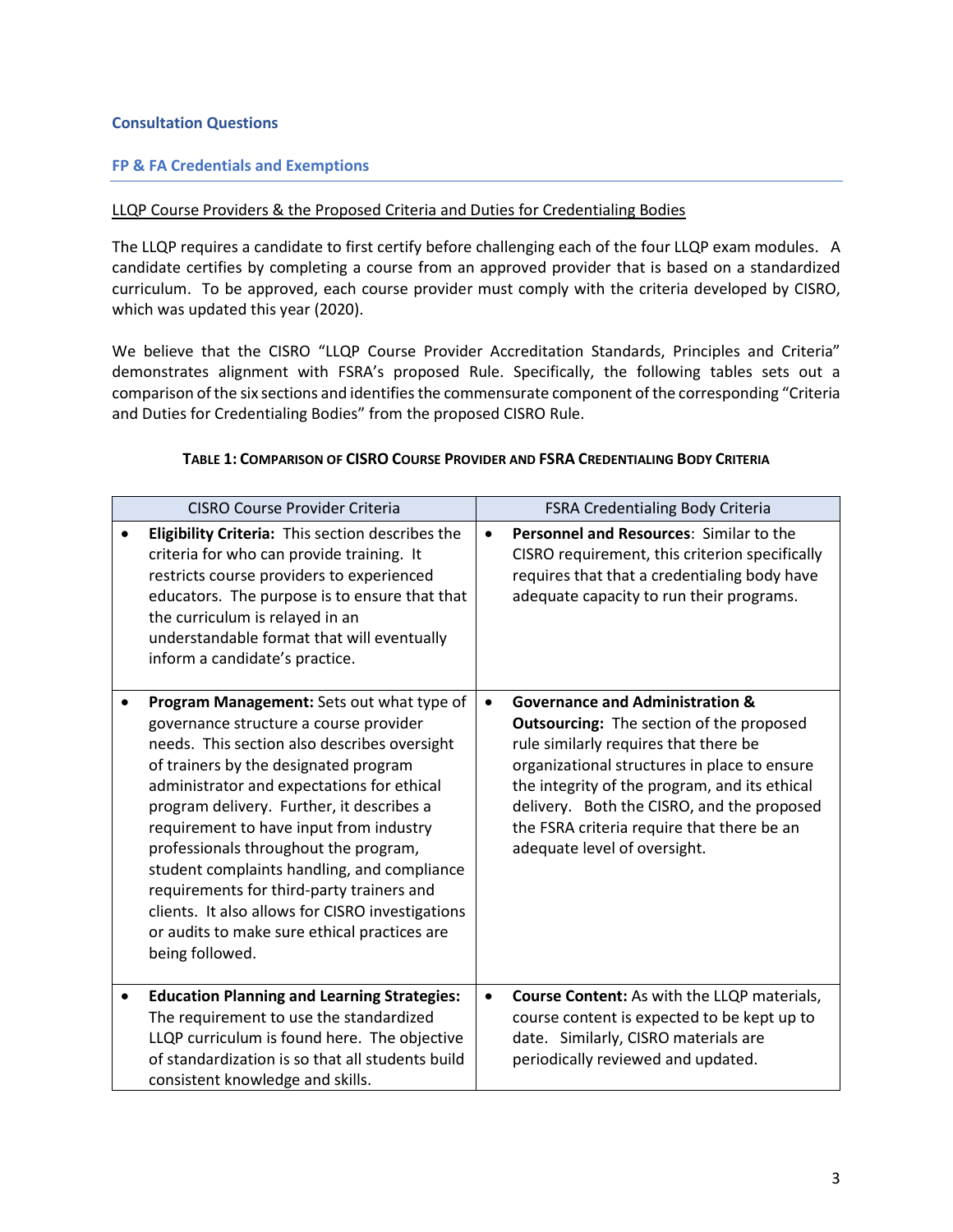| <b>CISRO Course Provider Criteria</b> |                                                                                                                                                                                                                                                                                                                                                                                                                                                                         | <b>FSRA Credentialing Body Criteria</b> |                                                                                                                                                                                                                                                                                                                                                                                                                                                                                                                        |
|---------------------------------------|-------------------------------------------------------------------------------------------------------------------------------------------------------------------------------------------------------------------------------------------------------------------------------------------------------------------------------------------------------------------------------------------------------------------------------------------------------------------------|-----------------------------------------|------------------------------------------------------------------------------------------------------------------------------------------------------------------------------------------------------------------------------------------------------------------------------------------------------------------------------------------------------------------------------------------------------------------------------------------------------------------------------------------------------------------------|
|                                       | Program Delivery: This section requires<br>detailed upstream anti-cheating measures<br>and sets expectations for who is eligible to be<br>an instructor. Course providers must set<br>qualifications for teachers based on industry<br>experience, education, training licensing and<br>certification, as well as teaching experience.<br>Also included are further standards for<br>program delivery, and educational supports<br>that follow the required curriculum. | $\bullet$                               | <b>Ensuring only qualified individuals are</b><br>granted a credential & Professional standard<br>for credentialing body employees: Both<br>CISRO and FSRA require that there be<br>controls that limit who is eligible to be an<br>instructor. Additionally, while CSIRO requires<br>a student code of conduct, for its employees<br>it requires that "The Provider shall verify that<br>the professionals involved in its activities are<br>in good standing with their professional or<br>regulatory organization." |
|                                       | Certification: To be certified as eligible to<br>complete the LLQP examination, there needs<br>to be a course examination. This section sets<br>examination standards such as documenting<br>the development of the exam, having enough<br>versions of the exam, etc. There are strict<br>exam administration guidelines, as well as<br>requirements that students adhere to the<br>program's code of conduct.                                                          | $\bullet$                               | The CISRO certification requirements<br>demonstrate alignment with the proposed<br>FSRA criteria "ensuring that only qualified<br>individuals are granted a credential".                                                                                                                                                                                                                                                                                                                                               |
|                                       | Program Evaluation: Outlines how the<br>provider can gather information to improve<br>their course delivery on an ongoing basis.<br>Additionally, CISRO undertakes periodic<br>reviews of the course material to makes that<br>they are up to date.                                                                                                                                                                                                                     | $\bullet$                               | CISRO's "program evaluation" criterion set an<br>expectation of ongoing program<br>improvement similar to the proposed FSRA<br>expectation above under "course content".                                                                                                                                                                                                                                                                                                                                               |

# Public Information About Licensees

Previously, the Financial Service Commission of Ontario (FSCO), and now FSRA, maintain a publicly accessible database of those who are life licenced. It confirms the names of the licencee and provides the status of the licence. As well, rulings by the financial services tribunals, and licence suspensions are publicly available. We believe this would meet the proposed requirement that credentialing bodies provide "publicly available information" that consists of a list of individuals holding approved credentials and disciplinary action taken against them.

## Who Oversees Licensees?

Oversight is connected to the provision and use of a license or credential. For those who are life licensed, oversight is therefore conducted by the insurers with which licensees are contracted, and provincial regulators such as FSRA. Both have the oversight, infrastructure, and financial means to ensure that consumers are treated fairly. This may be different from other sectors or industries where the credentialing body also grants licences and has structures in place for oversight. Shifting oversight from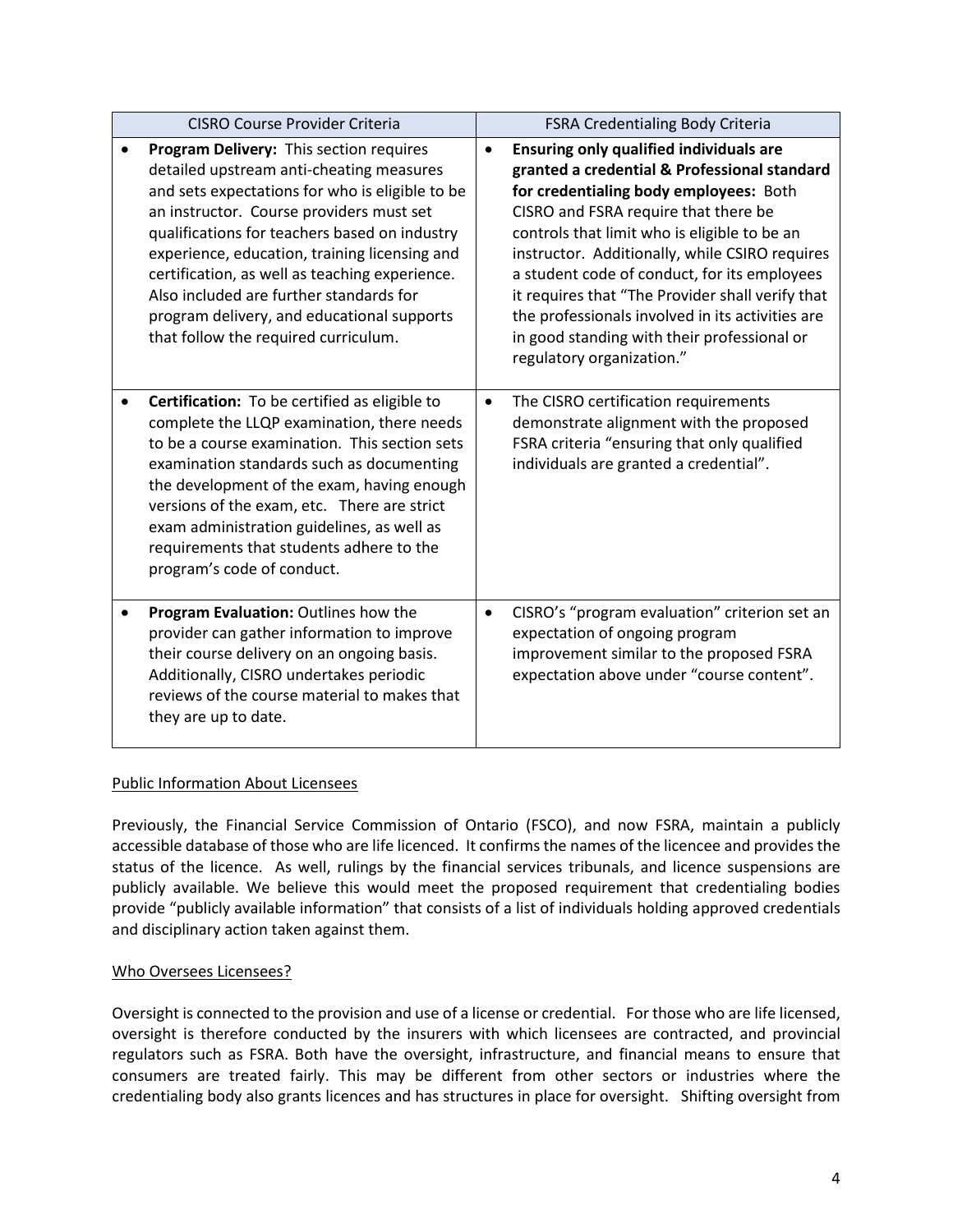insurers and FSRA to course providers does not make sense, as their scope of oversight is limited to their students. We do not believe there is a gap in oversight of those who are life licenced such that there need to be additional entities with oversight responsibilities. Moreover, as described below this may create a conflict of interest. In the section below entitled "oversight" we explain how our industry meets the requirement described in the proposed criteria under "conduct oversight of credential holders", and "process for review and adjudication of complaints".

## Conflicts-of-Interests & Credentialing Bodies

Aside from all current best practices in approving credentialing bodies such as ISO certification, it is important that they do not have real or perceived conflicts of interest. Financial conflicts of interest can be prevented by, for example, ensuring that any fees imposed by credentialing bodies are on a costrecovery basis with clear transparency requirements. Further, consideration could be given to whether an entity that applies to be a credentialing body performs any other functions that could create a conflict of interest. For instance, the securities industry's Investment Dealers Association (IDA) of Canada decided in 2005 to separate the advocacy and credentialing functions. The Investment Industry Association of Canada (IIAC) was formed while the IDA retained its self-regulatory functions until it merged with Market Regulation Services Inc. (RS) and formed today's Investment Industry Regulatory Organization of Canada (IIROC).

# Course Content

The CISRO training materials follow the four modules of the LLQP examination:

- Life Insurance
- Segregated Funds and Annuities
- Accident and Sickness Insurance
- Ethics and Professional Practice (Common Law) or Ethics and Professional Practice (Civil Code Quebec)

Below are a few examples of how the training aligns with FSRA's proposed core baseline competencies based on the standardize CISRO LLQP exam preparatory material.

- **General Financial Services Knowledge:** Overall, the CISRO LLQP exam preparation material provides a detailed overview of financial services in Canada. Each of the following subcategories is studied through a lens of risk management and how Canadians can mitigate risks with insurance. The training covers FSRA's three subsections as follows:
	- **Financial Services Marketplace:** Training covers a range of financial products. This includes detailed information about life insurance products, mutual funds, real estate, stocks, bonds, and other wealth accumulation vehicles where consumers may take on insurable risk. This training is further buttressed by information on key investing concepts, to support a licensee's understanding of market economics and how this impacts financial risk.
	- **Fundamentals of Economics:** Training is provided on macroeconomic concepts such as inflation risks and currency risk. In terms of microeconomics, the training coversthe value of how different type of funds are determined [ex. equity, balanced, income]. The training further includes key concepts such as investing, the time value of money, and annuitization. Overall, these topics are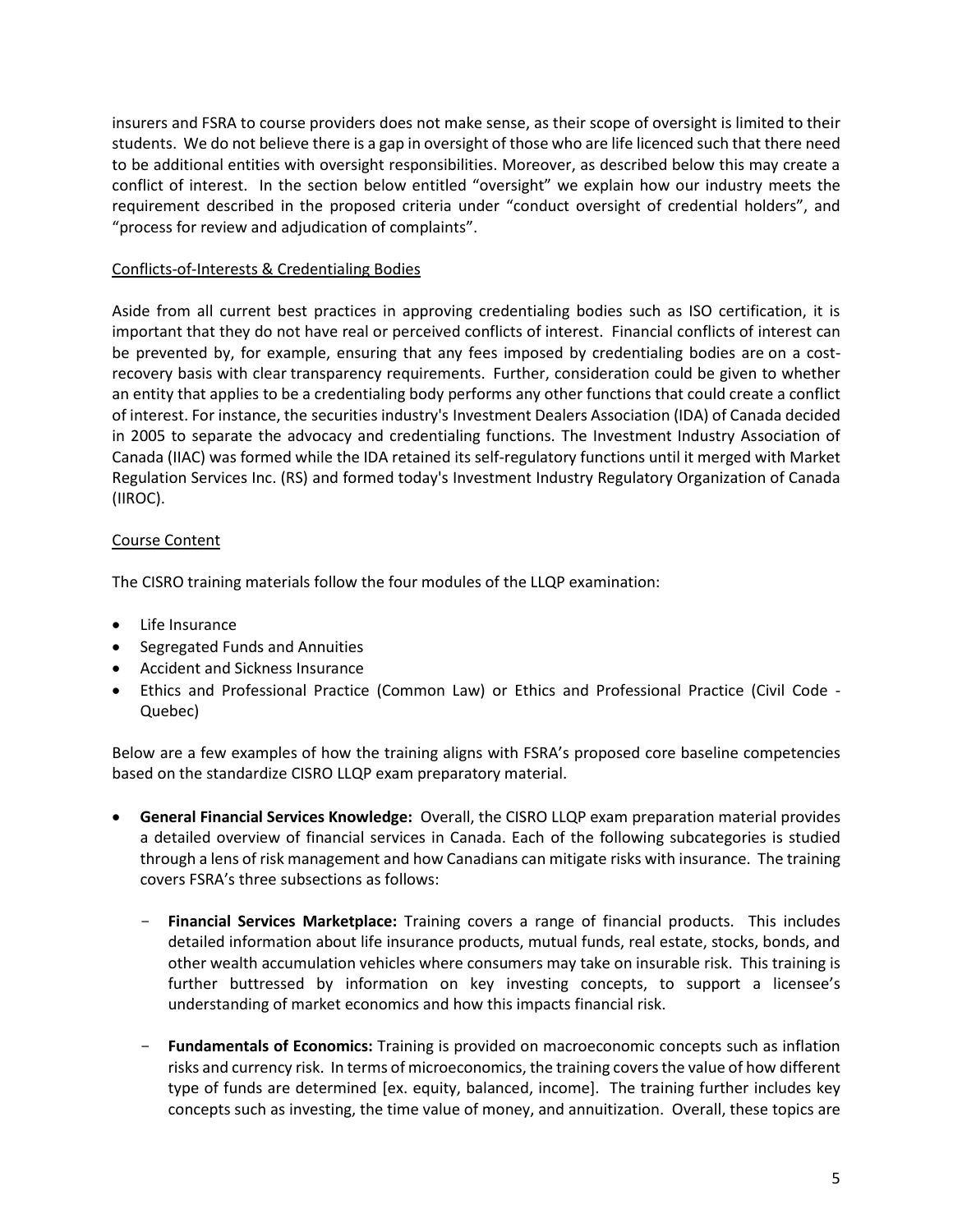at the core of understanding risk profiling for segregated funds and other life insurance products that have an investment component.

- **Regulatory environment:** The ethics module provides an overview of Canada's financial regulatory framework. Chapter 1 reviews the "Legal Framework" governing life insurance. It explains what an insurance contract is, how it is formed, who can enter a contract, and its validity. Further explanation and training is provided about the pieces of legislation that are important to an advisor's practice: the *Personal Information Protection and Electronic Documents Act (PIPEDA)*, *Proceeds of Crime (Money Laundering) and Terrorist Financing (PCMLTFA)*, *Canadian Anti-Span Legislation (CASL),* and more. Additionally, Chapter 4 examines the specific "Rules and Principles Governing the Activities of Life Insurance Agents and Accident & Sickness Insurance Agents". This section also explains who regulates licensees in each of the provinces, and reviews federal regulators, consumer groups, regulatory colleges [CCIR/CISRO], and other parties that support the oversight in the insurance sector. Overall, each section of the training explains the legal obligations of licensees, and expectations such as those included in the CCIR/CISRO "Conduct of Insurance Business and the Fair Treatment of Consumers".
- **Ethics:** There is an entire training module specifically on ethics and advisor conduct. In addition, subject matter that relates to ethics is integrated throughout the curriculum. Examples of this training includes: acting in good faith, managing or avoiding conflicts of interest, refraining from unfair practices, making clear disclosure, complying with codes of conduct, and responding to complaints.
- **Client Outcomes:** A large portion of the training is focused on client outcomes and sales suitability. To support the application of this training, the industry has also established best practices on sales suitability.<sup>1</sup> Below, we have summarized some examples from the CISRO training materials that demonstrate alignment with FSRA's competency profile:
	- **Gathering sufficient detailed personal and financial information about the client:** Advisors receive specific training about how to gather information about a client so that they can quantify risk. This includes examining family structure, the number of dependents, disabilities, employment, income, retirement timelines, taxes, debts, assets, business ownership and may other variables that are described in the CISRO materials. This information is then assessed by the advisor to determine what product will fit the client's personal situation.
	- **Confirm a Client's Risk Profile**: Advisors are trained to first quantify different kinds of risk that a client may experience against the cost of risk mitigation. For segregated funds, or life insurance products with investment components, advisors are also taught to understand the level of associated market risks, what each fund's level of volatility is, and how that relates to their client's comfort level with market risks.
	- **Establishing financial objectives, priorities and areas of need relevant to the scope of services being provided:** Similar to the other subject areas, this topic is covered in each of the productspecific sections of the CISRO material. Advisors are taught to aggregate numerous risk factors and provide advice based on each client's unique situation. One example is Chapter10 "Assessing the Client's Situation" where advisors are taught to assess someone's family situation [number of dependents], income, job stability, future earning potential, assets, business ownership ,

<sup>&</sup>lt;sup>1</sup> "The Approach to Needs Basked Sales Practices"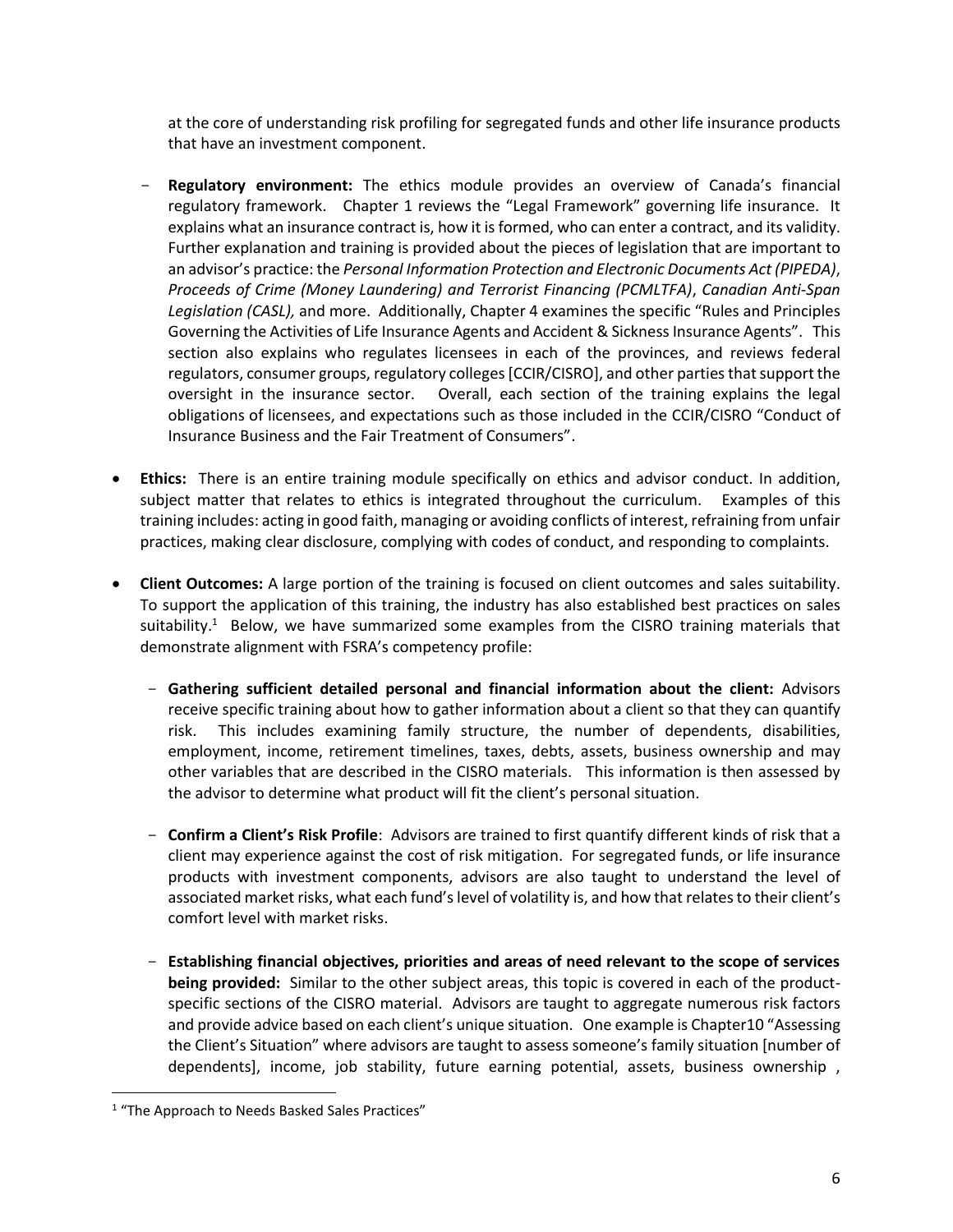retirement expectations, debts, and existing insurance and other variables too numerous to mention. As well, in the context of permanent or term products the candidate is taught to assess priorities in the event of death. Regarding wealth products, advisors are taught to understand specific financial goals in terms of income, or investment time horizons.

- Periodic Review & Ongoing Service: This topic can be found throughout the CISRO materials, particularly chapter 12 of the "Life insurance" section entitled "ongoing service". This section provides training on updating, reviewing, amending, replacing, and many other components of ongoing service. Ongoing service also underpins all product training as there may be junctures were a client will need advice about an existing product or adjusting their coverage.
- **Providing Suitable Recommendations:** Significant training is provided to advisors throughout the course about how to make recommendations based on the "client outcomes" information that they have gathered. Specifically, consider chapter 11 "Recommending an Insurance Policy" that examines how to recommend a life insurance product based on a fact find and needs analysis. For example, one approach may be to insure against lost income. To do so, an advisor would need to consider variables such as other income, a client's investments, taxes, the impact of inflation, and numerous other factors. Another approach is to identify "capital needs" that may arise due to death [e.g. final expenses, estate expenses, and estate equalization to name a few].
- **Technical Knowledge (KYP):** In order to provide accurate advice, advisors are given detailed technical training on life and health insurance products to ensure suitable recommendations are provided in respect of the client's overall financial needs. However, someone who is life licenced needs to have a broad understanding of the financial sector. As described above, the LLQP training reflects this need. While the knowledge and advice provided is through a lens of insurance and risk mitigation, insurance advice requires a subsequent knowledge of many different financial products. For consumers, the purchase of insurance may be a first step in terms of considering their financial future. It may lead to them seeking advice from someone who is licenced in another area such as an advisor that is mutual fund licenced, or a financial planner that will be licenced under the new regime. As well, it is important to consider that advisors are trained about segregated funds which are investment products. This training includes how to assess a client's risk level, different types of funds, and how to assess the marketplace for different funds. Additionally, advisors are trained on income replacement insurance products such as annuities, that require an understanding of different types of risk in a retirement planning context.
	- Using a product specific example, consider the detailed training that advisors receive about permanent life products that covers pricing options, death benefit options, investment components, the accumulating fund [UL policies], and differences between universal and whole life products.
		- $\triangleright$  To determine suitability of this product, the advisor is trained to consider the broader financial situation of the consumer. This includes how the product is integrated into their estate plan. Additionally, the advisor is trained to assess how this product impacts financial goals, and the tax implication it will have [please consider that there is an entire LLQP module on Life Insurance Taxation Principles]. Moreover, training on financial markets is needed to explain the investment component and assess broader suitability.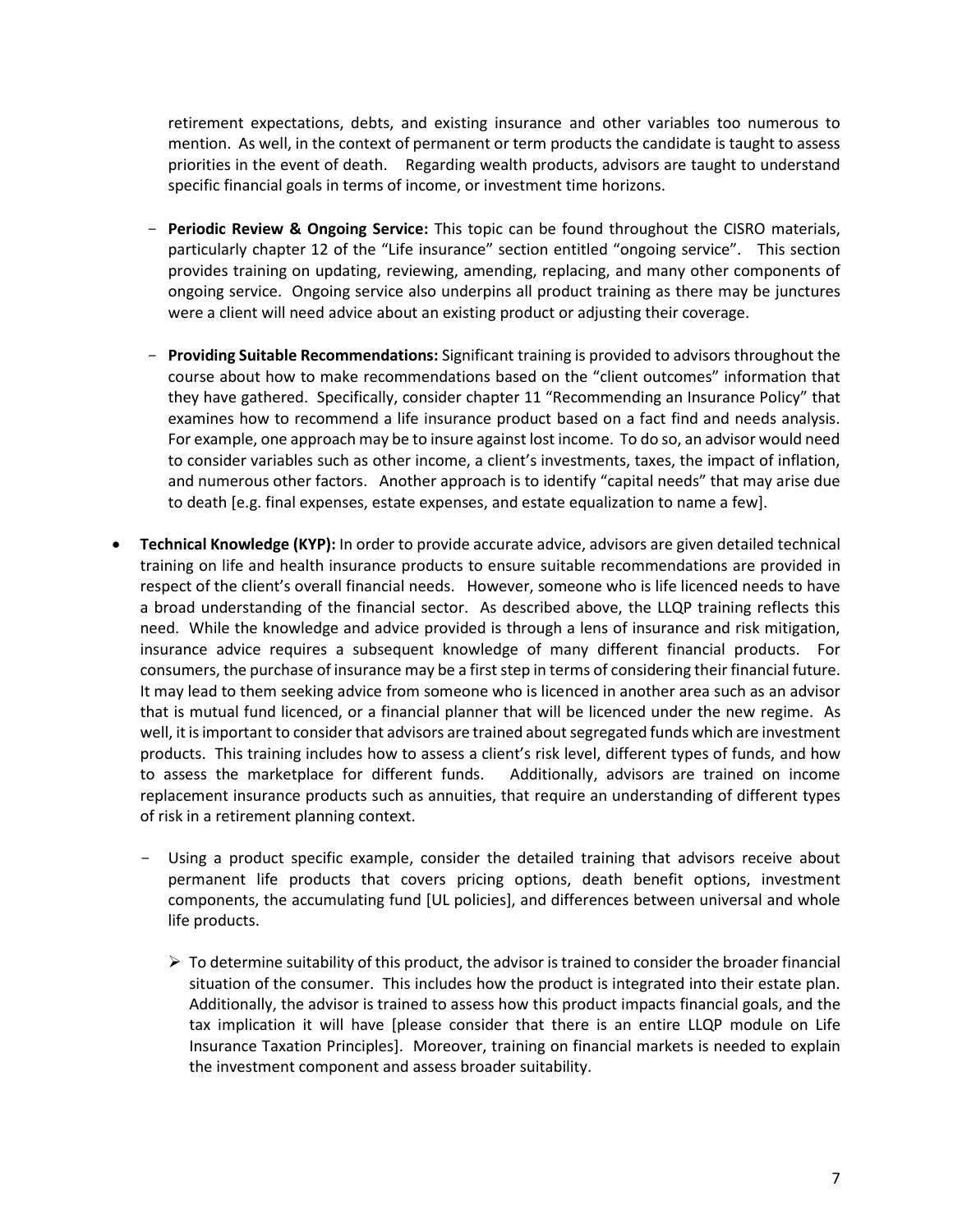- Additionally, product-based training allows advisors to properly assess suitability. The advisor would be required to consider a range of insurance products in relation to the facts that they have gathered about the client. They would then share information about these products and identify those that are suitable. If a product is a sold, it is an industry best practice to summarize the advice they gave in a reason why letter.

Once licenced, advisors are required to undertake continuing education (CE). In Ontario, this is 30 credits every two years.

## Oversight

A licencee is the subject of substantial oversight to ensure that they are competently applying their training, and that they are engaging in suitable market conduct.

- **Compliance Systems:** Oversight is the purpose of the compliance systems that insurers are required to have in place. Under Ontario Regulation 347/04 *Agents*, each insurer is required to have a compliance system that is composed of procedures that are reasonably designed to ensure that the advisors it authorizes to sell its products comply with the *Insurance Act,* regulations, regulatory guidance, and are suitable to carry on business.
- **Industry Standards for Screening and Monitoring:** The compliance systems are supported by industry standards for insurers to screen candidates prior to entering into a sales agreement and monitoring their advisors on an ongoing basis. Specifically, these standards are found in CLHIA Guideline G8 *Advisor Suitability*, which provides detailed advice on assessing the suitability of advisors. Among other things, suitability involves having the general and technical knowledge required to provide sound advice and recommend products suited to the needs of the customer.
- **Codes of Conduct:** Overall, an advisor who is life licenced is expected to comply with a course provider's code of conduct while they are a student. Once licenced, they are the subject of insurer codes of conduct. Further, FSRA's 2021-2022 priorities indicate a plan to make a code of conduct that will harmonize expectations for all intermediaries. Insurers codes of conduct promote fair outcomes for consumers, ethical practices, and are integrated into their advisor contracts. These codes outline insurer market conduct expectations, which include Fair Treatment of Consumers (FTC) principles. As indicated, work is being completed to ensure alignment with the FTC CCIR/CISRO Guidance. Moreover, advisor conduct is monitored against the codified requirements and noncompliance that may result in remedial action.
- **Monitoring:** Advisor practice reviews have become an integral component of insurer compliance programs. As these programs have matured, they have started to require advisors to demonstrate how they have implemented FTC processes through on-site practice reviews or "desk examinations". For example, in addition to verifying licensing, E&O, and CE requirements are met, a typical practice review will seek to verify that:
	- the use of life insurance replacement disclosures (LIRDs);
	- clients are provided with written conflict of interest disclosure;
	- needs-based sales practices, including a fact find, written needs-analysis and "reason-why" letter are incorporated into their business activities and documented in client files;
	- how to use needs and risk assessment tools; and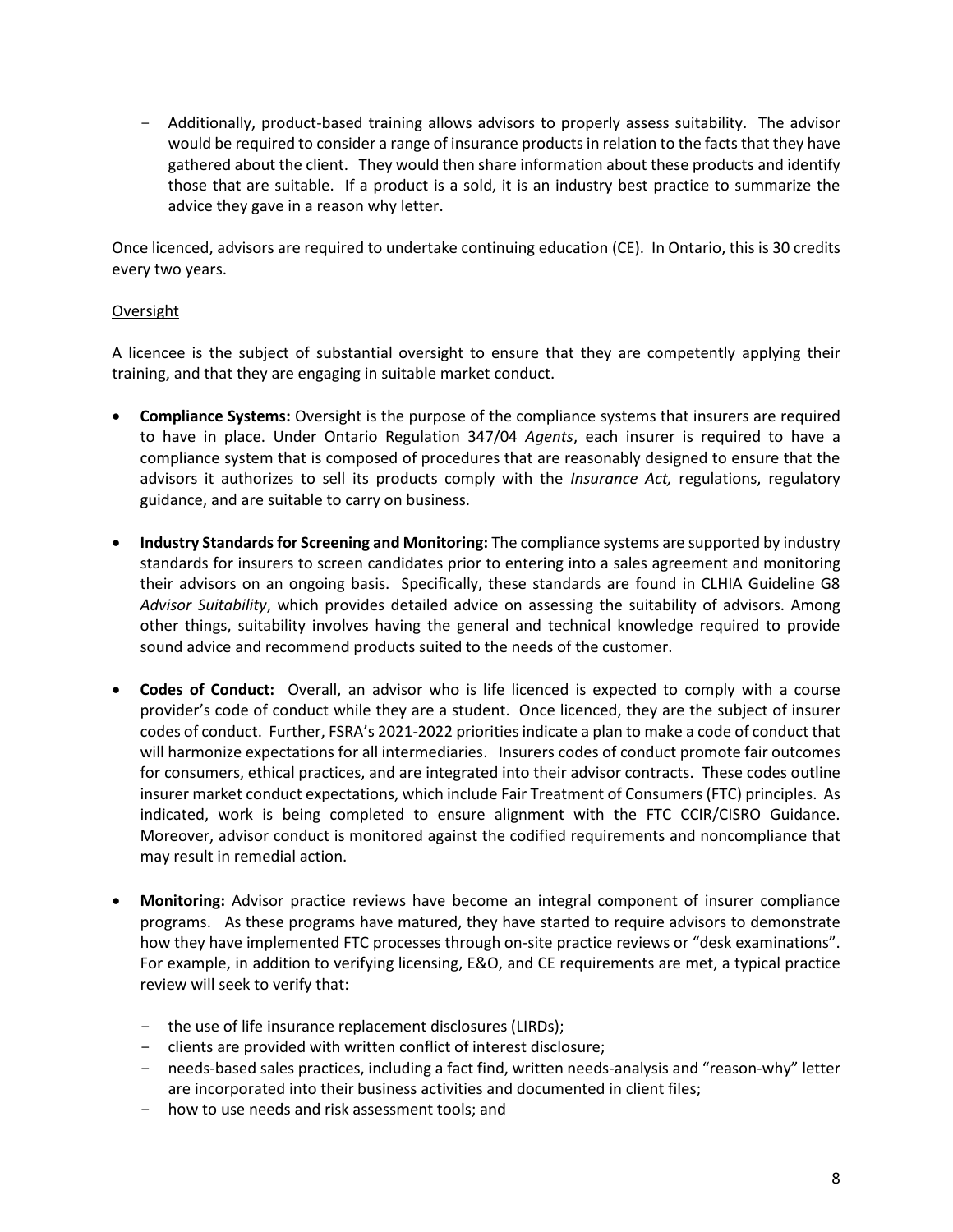- processes for handling complaints are in place.
- **Complaints Processes:** Insurers take complaints seriously, not only in response to legislative requirements, but in order to maintain consumer confidence and trust. For most life insurers this translates to sophisticated structures for complaint resolution, with many insurers having their own OmbudService, which can conduct detailed investigations, and an internal appeals process. Further, insurers typically set standards and strict timelines for resolving complaints.
- **Disciplinary Processes:** When a practice review detects non-compliance by an advisor, an insurer will respond proportionally. For example, a minor gap in a program may result in remedial assistance, while misconduct or persistent non-compliance can lead to contract termination.
	- Further licensing bodies, such as FSRA, have their own licensing process that can result in licence suspension, or administrative penalties. Therefore, poor conduct can result in both contract termination from a company, and a licence suspension from the regulator that granted the licence.

# Disclosure and Consumer Education

## Conflict of Interest Disclosure

A key consumer education tool for credentials, licences, and ultimately titles is disclosure. This is where an advisor explains how their level of knowledge is certified, and on what subjects they are competent to advise.

The life and health insurance industry has well-established processes for advisors to explain their qualifications, their licences, and the companies they represent. As such, we support requirements that financial advisors, and financial planners, provide client-facing disclosure about their credentials.

Industry standards for disclosure are outlined in CLHIA Guideline G14, "Confirming Advisor Disclosure, for point-of-sale disclosure relating to conflicts of interest" and in the CLHIA Reference Document "Advisor Disclosure". Disclosure refers to when advisors provide their clients with written descriptions of their credentials and any relationships that may create the perception of being a conflict of interest.

The Guidelines indicate that written disclosure should include seven elements that the advisor should review with their clients:

- 1. Licenses and jurisdictions where they practice
- 2. Company(ies) that the advisor represents: All companies an advisor sells products for, including both insurance and non-insurance products (ex. mutual funds)
- 3. Nature of the relationship between the advisor and the company(ies) that they represent
- 4. Compensation: The advisor should provide their client with information so that they understand the basic business relationship between an advisor and an insurer. For example, how an advisor is paid, if they are placing business through an MGA, and if they are eligible for bonuses
- 5. Additional compensation (cash or non-monetary, such as travel incentives, that can be based on volumes of business placed in a specific period)
- 6. Conflicts of interest: Anything that could impact the impartiality of an advisor, or give the perception of bias against the client's needs
- 7. The right a client has to ask for additional information